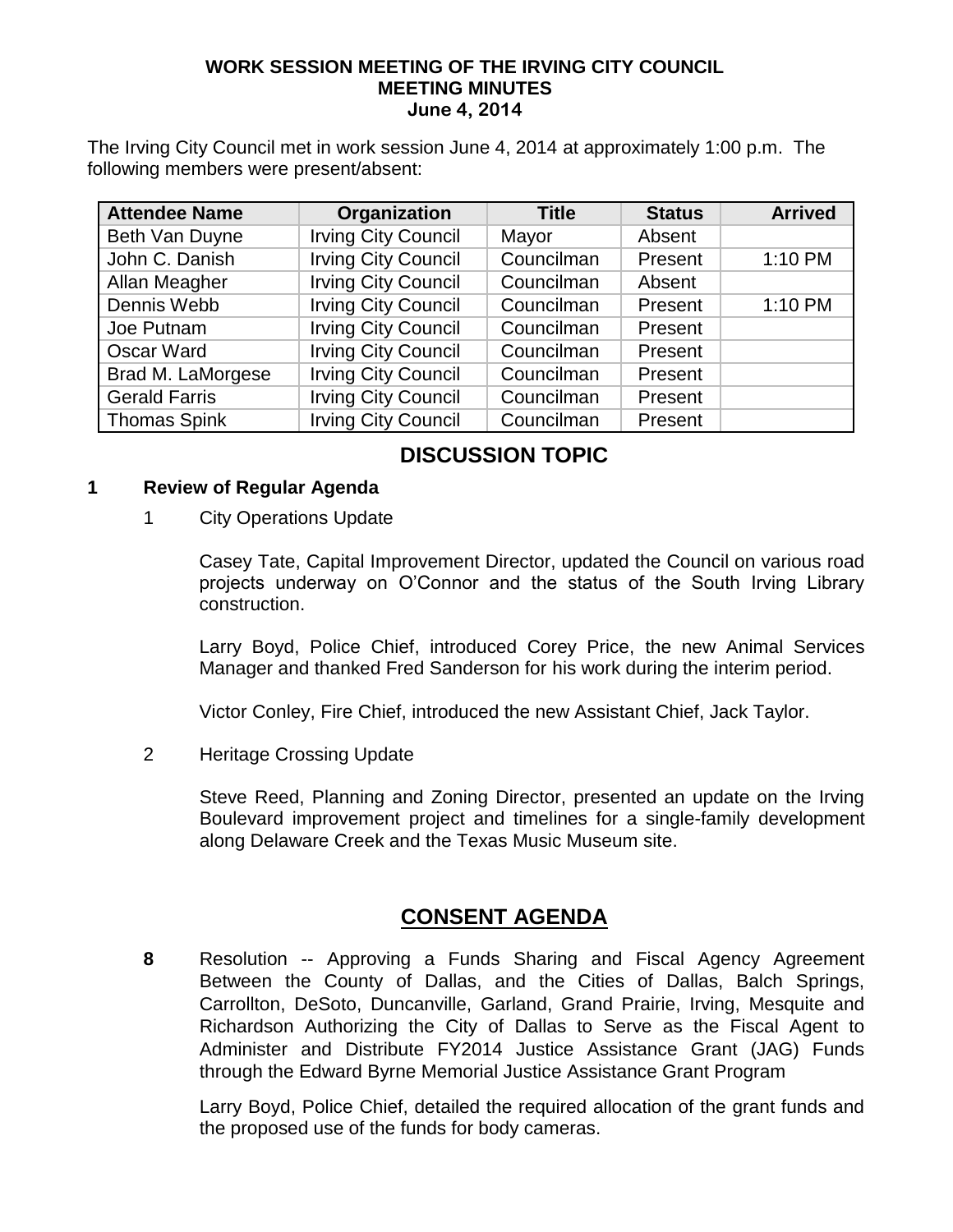**9** Resolution -- Approving Mediated Settlement - M. K. Painting, Inc. v. City of Irving, Texas

Charles Anderson, City Attorney, noted that this item will be discussed in Executive Session.

**10** Resolution -- Encouraging Citizen Awareness of and Participation in the November 4, 2014, Texas Constitutional Amendment Process

Charles Anderson, City Attorney, confirmed that per the Election Code, the city may not take a specific position but may encourage participation.

**18** Resolution -- Approving and Accepting the Bid of F & F Concrete, LLC in an Amount Not to Exceed \$1,000,000.00 for an Annual Contract to Provide Concrete Repair Services

The Council indicated that they had questions as to why a different provider was selected as opposed to the one the city has always used. Dan Vedral, Traffic and Transportation Director, indicated VA Construction was not selected due to poor recommendations received and due to past poor performance issues within Irving and other entities. The performance issues experienced in Irving were also poor performance issues experienced elsewhere. Plano, Richardson and Grand Prairie have also worked with VA Construction.

**19** Resolution -- Rejecting All Bids for the Twin Wells Golf Course, Trinity River Pump Station Rehabilitation

Todd Reck, Water Utilities Director, confirmed that this rejection is related to the pump that pulls water from the Trinity River into the pond on site and may come back based on the analysis underway for the Twin Well golf course.

## **INDIVIDUAL CONSIDERATION**

**20** Resolution -- Approving City Manager Employment Agreement with Christopher B. Hillman

Charles Anderson, City Attorney, noted that this item will be discussed in Executive Session.

## **ZONING CASES AND COMPANION ITEMS**

**21** Resolution -- Approving Sign Variance Case #S1403-0030 to Allow an Additional Pole Sign and Additional Height, Size and Locations to Certain On-Site Directional Signs - Approximately 9.23 Acres Located at 1999 West Airport Freeway - Barnett Signs, Applicant - Toyota of Irving, Owner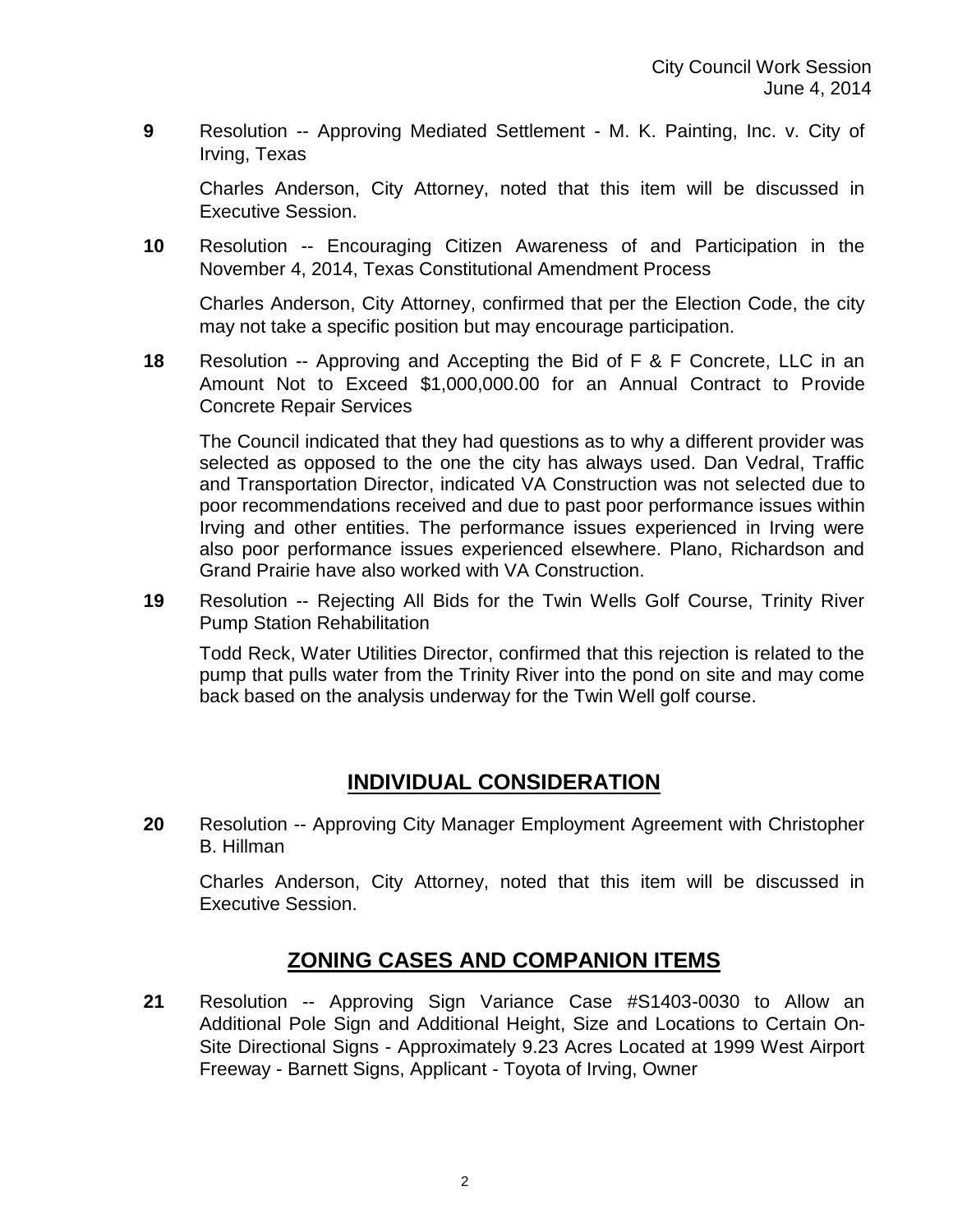Ken Bloom, Urban Development Manager, presented the applicant's request, noting staff recommends approval of the oversized directional signs internal to the site, and denial of the request for a second pole sign and for oversized directional signs along the perimeter of the property.

Council and staff discussed the applicant's request and asked staff to reach out to the property owner for discussion of staff's recommendation.

**22** Ordinance -- Zoning Case ZC13-0056 - Granting S-P-1 (Detailed Site Plan) for C-C (Community Commercial) Uses with a Variance to the Distance Separation Requirements from a School for the Sale of Alcoholic Beverages for Off-Premises Consumption - Approximately 0.9114 Acres Located at 4125 West Airport Freeway - Hooda Corporation, Inc., Applicant/Owner

Ken Bloom, Urban Development Manager, noted that this item will be postponed to the June 26, 2014 meeting due to postponement at the Planning & Zoning Commission meeting.

**23** Ordinance -- Zoning Case #ZC14-0018 - Granting S-P-2 (Generalized Site Plan) for R-6 (Single Family) District Uses - Approximately 0.27 Acres Located at 1026 Elwood Road - Antonia Ceja - Applicant/Owner

Ken Bloom, Urban Development Manager, noted that the applicant has requested this case be withdrawn.

**24** Ordinance -- Zoning Case #ZC14-0021 - Granting S-P-2 (Generalized Site Plan) for ML-20 (Light Industrial) Uses and Outside Sales, Storage and Display, and a Reduction in the Landscape Setback - Approximately 2.68 Acres Located at 1350 South Walton Walker Boulevard - Electric Guard Dog, Applicant - United Rentals, Owner

Ken Bloom, Urban Development Manager, presented the applicant's request, noting staff recommends denial per the recommendation of the Planning and Zoning Commission.

Council and staff discussed the applicant's request and the appearance of the property off Loop 12.

## **2 SH183 Update**

Bill Hale, TxDOT representative, provided a brief update regarding the SH183 construction project.

Dan Vedral, Traffic & Transportation Director, outlined the timeline, the firm selected for construction, and the parties that will be working together for the widening of SH183 in Irving.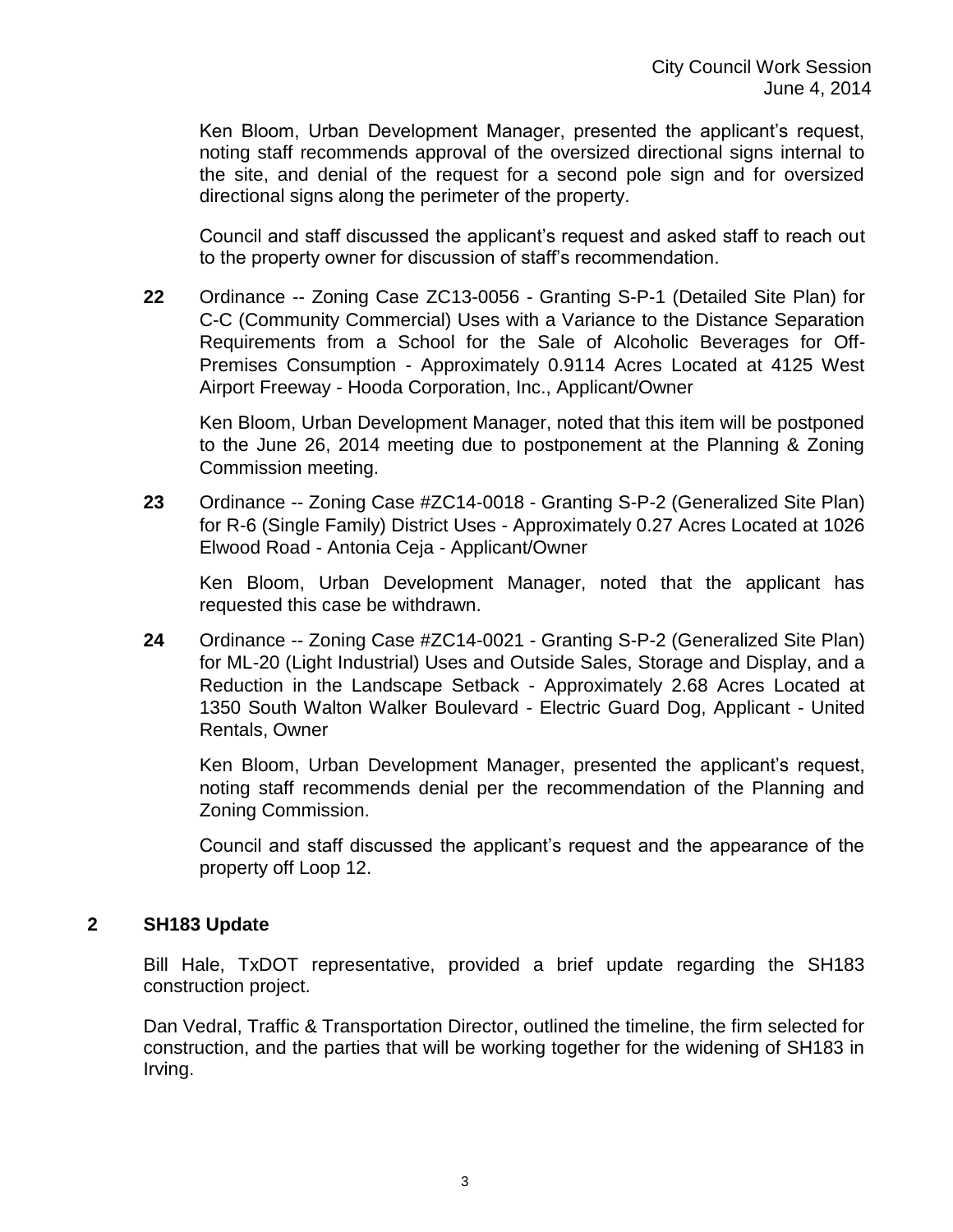## **3 DC Strategic Consulting Transportation Update**

David Cain, President of DC Strategic Consulting, provided an update regarding transportation.

### **4 Transportation and Water Forum Discussion**

David Cain, President of DC Strategic Consulting, presented the option for a one day event on August 14, 2014 that will cover both transportation and water infrastructure topics. The possible location is the Irving Convention Center.

## **5 Quarterly Update from Irving Economic Development Partnership**

Shawn Callaway, Interim President/CEO-Greater Irving/Las Colinas Chamber of Commerce, provided an updated on future strategic opportunities, economic development wins, economic development projects, available blocks of commercial space, commercial construction, commercial buildings sold, KPI's to date, venue marketing opportunities, an update on the ICSC convention, and answered any questions the Council had.

Council recessed at approximately 3:20 p.m.

Council reconvened at approximately 3:35 p.m.

## **6 Resident Survey Summary**

Bradley Kearney, Management Analyst, presented the results for the 2014 resident survey that was collected in March of this year. It was sent as a random sample to single-family and multifamily homes via USPS to 3,945 and via email to 6,129 households. 1,496 responses were received.

## **7 Teen Court Update**

Jennifer Bozorgnia, Court Services Coordinator, provided an overview on the teen court program.